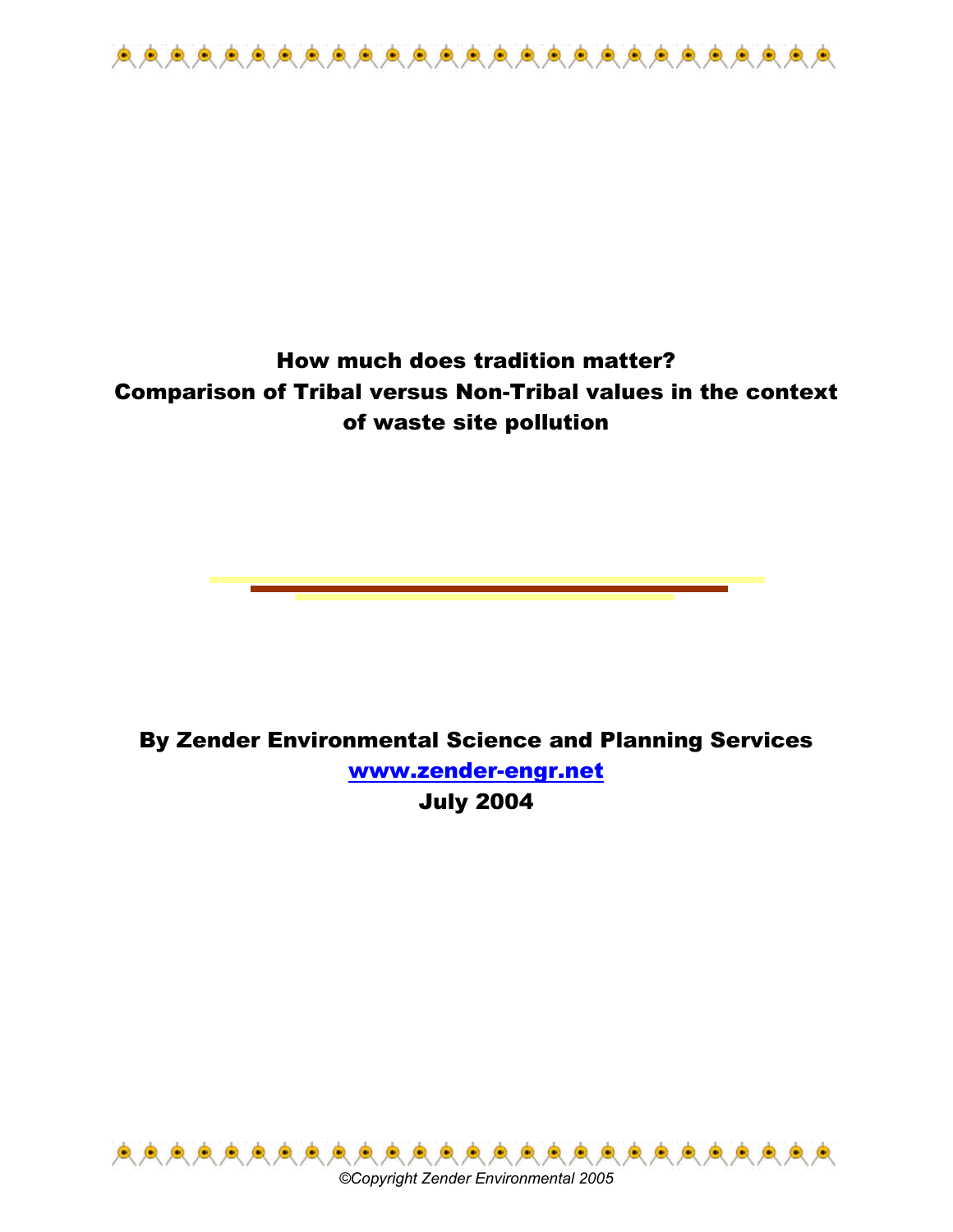

This pilot comparative study was intended to serve as a cursory means to begin to identify: 1) Important Tribal values that relate to hazardous site risk situations, and 2) Whether these values differ from conventional western risk perceptions.

*The answers are: keeping traditions and yes.* We developed a questionnaire with a set of value choices relating to hazardous waste sites, and paid 17 respondents at a Tribal environmental conference to complete it. This group was comprised of Tribal members from five EPA Regions. The same set of questions was adapted to represent parallel situations for a conventional Western-oriented community. For example, we replaced the word "elders" with "senior citizens". Instead of a Tribe losing its traditions, we described a rural farming community losing theirs. We distributed this questionnaire to a second group of 21 Caucasian respondents with Westernoriented backgrounds residing in several States. Both groups had attained fairly similar academic education levels. The questionnaires may be viewed at the end of this document. We devised three simple tests from the questionnaire responses. Here are the interesting results:

## Test 1: Does Changing A Tradition Matter As Long As It Is Still Performed?1

| <b>Answer selected:</b>    | <b>Tribal</b><br><b>Group</b> | Non-<br><b>Tribal</b><br><b>Group</b> |                                                 |
|----------------------------|-------------------------------|---------------------------------------|-------------------------------------------------|
| Doesn't really matter      | 12%                           | 33%                                   |                                                 |
| Matters some               | $0\%$                         | 48%                                   | <b>Note for scientists:</b>                     |
| Yes matters a lot          | 41%                           | 19%                                   | <b>Fishers exact test P</b><br>value = $0.026%$ |
| <b>Extremely important</b> | 35%                           | $0\%$                                 |                                                 |

### For Tribes, Yes:

<sup>1</sup> Citation of this study and Table should read: Zender, L., S. Gilbreath, S., S. Sebalo, W. Leeman, A. Erbeck, "How much does tradition matter? Comparison of Tribal versus Non-Tribal values in the context of waste site pollution", www.zender-engr.net, July 2004.

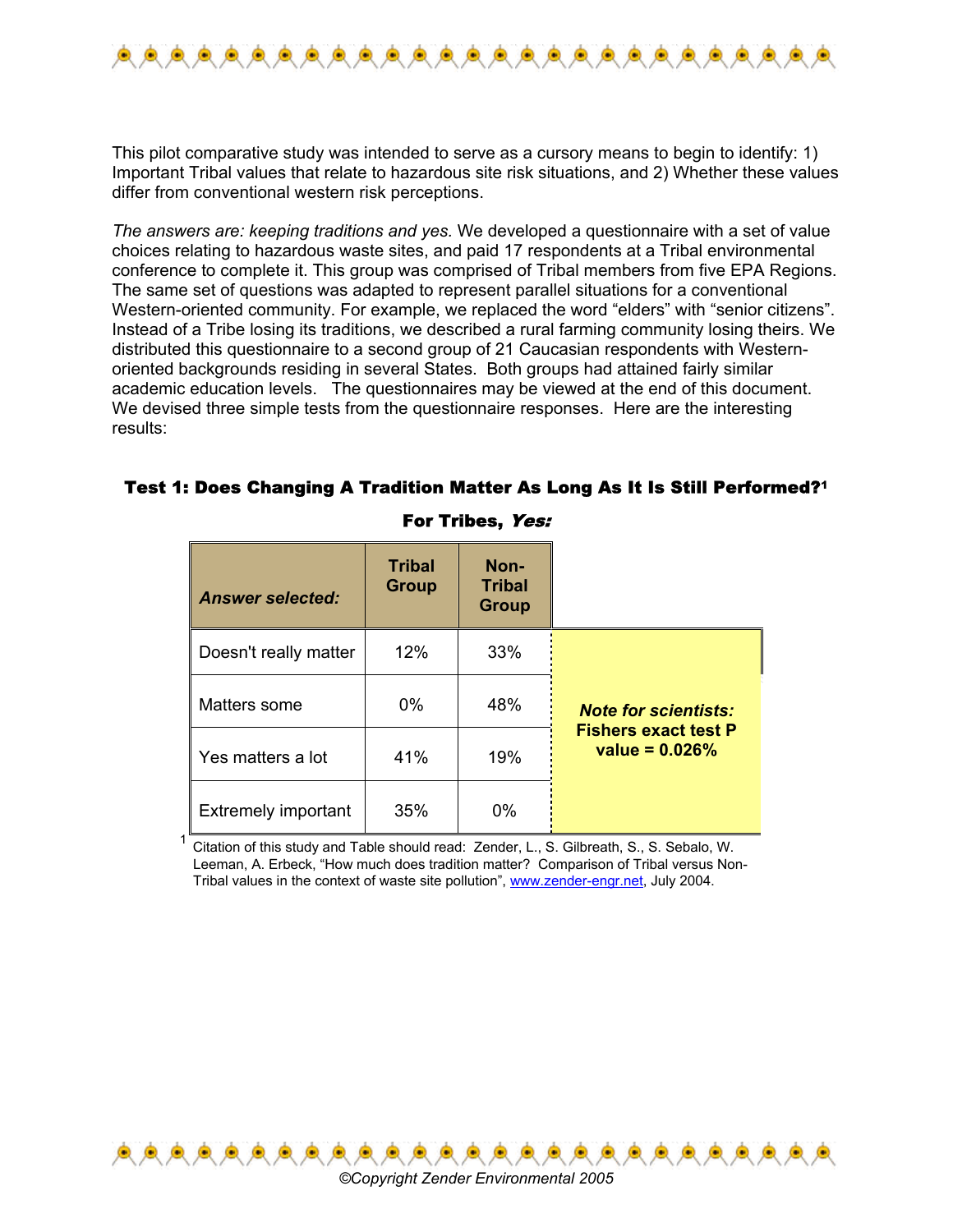

## Test 2: How Much Does Tradition Matter? A Comparison Of Tribal And Non-Tribal Responses In The Context Of Waste Site Pollution1

|                                                                                                                                                        | <b>Tribal</b><br>Group <sup>2</sup>  | Non-<br><b>Tribal</b> | The "low-down": Is there<br>a significant difference in                              | P value:<br><b>Chance</b>                           |
|--------------------------------------------------------------------------------------------------------------------------------------------------------|--------------------------------------|-----------------------|--------------------------------------------------------------------------------------|-----------------------------------------------------|
| Approximate description of tradeoff, with key<br>terms, values bolded <sup>4</sup> :                                                                   | Which is your<br>highest<br>concern? |                       | what groups valued?<br>Compared to non-Tribal group,<br>Tribal group valued:         | that the<br>difference<br>could be a<br>coincidence |
| Few elders' berry-picking tradition w/ possible physical<br>exposure.<br>Versus<br>Many non-elders with <i>definite</i> significant physical exposure. | 35%<br>47%                           | 14%<br>86%            | Elders/traditions<br>Over<br>Non-elders, having low<br>exposure risks                | 5.81%                                               |
| Losing elders /traditional knowledge/traditions.<br>Versus<br>Several non-elders having short-term health effects.                                     | 59%<br>24%                           | 10%<br>90%            | Elders/traditions<br>Over<br>Having good short-term health                           | 0.02%                                               |
| Losing elders /traditional knowledge/traditions<br>Versus<br>Pollution of a sacred site, with intangible impact only                                   | 53%<br>24%                           | 14%<br>86%            | Tradition/knowledge<br>Over<br>Intangible risk -free sacred site                     | 0.11%                                               |
| Non-members polluting/jurisdiction issue/intangible<br>impact.<br>Versus<br>Tribal members, regular physical exposure, nearby open<br>dump.            | 35%<br>35%                           | 29%<br>71%            | Sovereignty/community<br>Over<br>No physical exposure risks for<br>community members | 21.83%                                              |
| Small dump with <b>low risks</b> near where <b>elders</b> gather<br>Versus<br>Kids playing at abandoned building with high risks                       | 18%<br>53%                           | 33%<br>67%            | No significant difference                                                            | 61.63%                                              |
| Intangible pollution, but loss of tradition<br>Versus<br>Physical pollution and cancer risk, but tradition continues                                   |                                      | 14%<br>86%            | Tradition<br>Over<br>Physical pollution, cancer risks                                | 0.21%                                               |

<sup>1</sup> Citation of this study and Table should read: Zender, L., S. Gilbreath, S., S. Sebalo, W. Leeman, A. Erbeck, "How much does tradition matter? Comparison of Tribal versus Non-Tribal values in the context of waste site pollution", www.zender-engr.net, July  $2^{2004}$ .

Note percentages do not add up to 100% in Tribal Group because some respondents declined to answer some questions.

3 Fishers exact test P value expressed in percent.

Results are best appreciated by reading the full text of the tradeoff scenarios in the questionnaires at the end of this document.

**Note, this test did not test which group values a contaminant-free environment, or other single value-concept, more.** It compares scenarios with sets of values. The tradeoffs were devised to underscore key value differences in the context of hazardous site risk. In the first row, more of the Tribal group selected the  $2^{nd}$  scenario as being worrisome. This makes sense, given the higher number of people exposed and level of risk. Tribes *are* very concerned about physical exposure and risk. But the ratio of the Tribal group response was significantly different – i.e. much more slanted towards the first option than that of the non-Tribal group. In other words, given a straightforward choice of equal exposure for an equal number of people, the response of the Tribal Group could be predicted to be nearly 100% for more concern with elders. But the Non-Tribal Group's response could be expected not to be. Note, the Tribal group tended to be much more evenly split, compared with the non-Tribal Group for all tradeoffs, with the exception of the  $5<sup>th</sup>$ , where no inferences can be drawn.

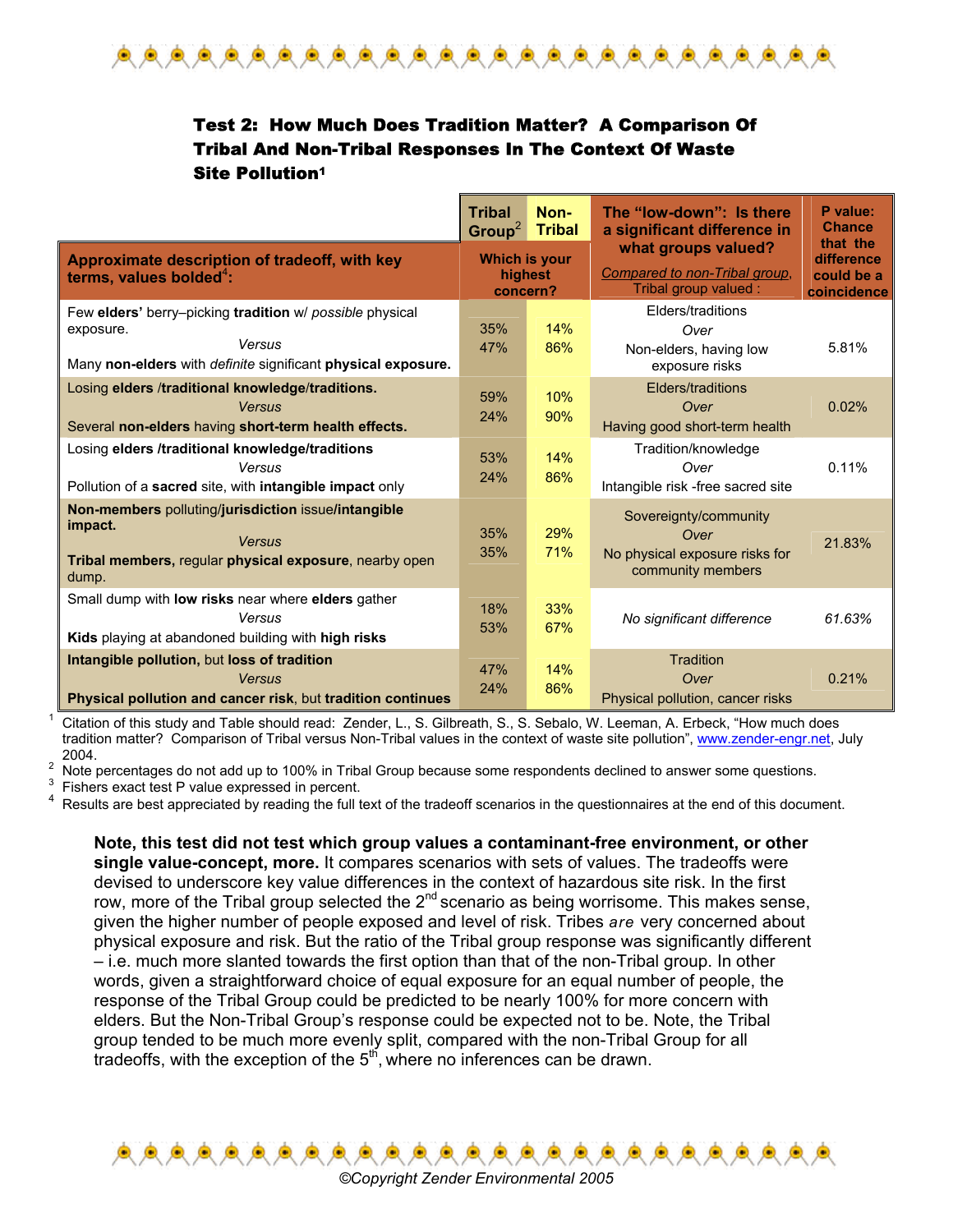

#### Test 3: What Are The Concerns That Tribes Feel Are Most Important?

*The instructions were***: Can you check (**√ **) 4 or less items below for what is most important**? We realize many of these issues below are very connected and hope that it is still possible to check the 4 that sound most important to you. It will help us a lot. You are welcome to star (\*\*) really important issues:

There was a twist on this test. Rather than adapting these issues to conventional western community terminology for the non-Tribal Group, the non-Tribal Group was given the same instructions and issues, and asked to mark what they thought someone from a present-day Tribe would answer. The Table below lists the portion of each group that checked a particular value. Based on these percentages, rankings for each value are also provided for convenience.

| <b>Issue</b>                                                                                                                                                       | <b>Tribal</b><br><b>Group</b> | Non-<br><b>Tribal</b><br><b>Group</b> | Rank of 1 <sup>st</sup><br><b>Round choice</b><br>for this issue<br>(Tribal Group) | Rank of 2 <sup>nd</sup><br><b>Round choice</b><br>for this issue<br>(Non-Tribal<br>Group) |
|--------------------------------------------------------------------------------------------------------------------------------------------------------------------|-------------------------------|---------------------------------------|------------------------------------------------------------------------------------|-------------------------------------------------------------------------------------------|
| Long-term physical health of members – keeping them free of<br>pollution that might cause cancer or serious health problems even<br>if the risk is very, very low. | 59%                           | 29%                                   | 1st                                                                                | tied for $5th$ -9th                                                                       |
| Spiritual / mental health of Tribal members - content with their life                                                                                              |                               | 29%                                   | 2nd                                                                                | tied for 5 <sup>th</sup> -9th                                                             |
| Tribal sovereignty - land jurisdiction issues about the site                                                                                                       | 47%                           | 43%                                   | 3rd                                                                                | 1st                                                                                       |
| Keeping land clean                                                                                                                                                 | 41%                           | 29%                                   | tied for $4^{th}$ - 6th                                                            | tied for 5 <sup>th</sup> -9th                                                             |
| Subsistence resources – keeping them pollution-free                                                                                                                | 41%                           | 24%                                   | tied for $4^{th}$ - 6th                                                            | tied for $10^{th}$ -12th                                                                  |
| Keeping and practicing traditions                                                                                                                                  | 41%                           | 38%                                   | tied for $4^{th}$ – 6th                                                            | tied for 2nd                                                                              |
| Elders' health and well-being                                                                                                                                      | 35%                           | 24%                                   | tied for $7th$ -8th                                                                | tied for $10^{th}$ -12th                                                                  |
| People being concerned about environment or health - even if<br>there is nothing wrong.                                                                            | 35%                           | 19%                                   | tied for 7 <sup>th</sup> -8th                                                      | 13th                                                                                      |
| Not having people's bodies be contaminated by pollution from the<br>site – even if the pollution doesn't cause any physical sickness.                              | 24%                           | 29%                                   | tied for 9 <sup>th</sup> -10th                                                     | tied for 5th                                                                              |
| Site cleanup even if scientists found that there was nothing<br>wrong with the site and no harmful chemicals.                                                      | 24%                           | 0%                                    | tied for 9 <sup>th</sup> -10th                                                     | tied for last                                                                             |
| Listing site as a CERCLA or other -                                                                                                                                | 18%                           | 0%                                    | 11th                                                                               | tied for last                                                                             |
| Tribal sovereignty - people jurisdiction about the site (e.g. non-<br>member dumping)                                                                              | 6%                            | 33%                                   | tied for $12^{th}$ -16th                                                           | 4th                                                                                       |
| Self-determination and not needing to rely on local or state<br>agencies.                                                                                          | 6%                            | 29%                                   | tied for $12^{th}$ -16th                                                           | tied for 5th                                                                              |
| Finding the site owners or responsible people and having them<br>pay or apologize                                                                                  | 6%                            | 14%                                   | tied for $12^{th}$ -16th                                                           | 14th                                                                                      |
| Contamination of sacred sites                                                                                                                                      | 6%                            | 38%                                   | tied for $12th$ -16th                                                              | tied for 2nd                                                                              |
| Short-term physical health of Tribal members – keeping them free<br>from symptoms like coughs, headaches, congestion, nausea                                       | 6%                            | 24%                                   | tied for $12^{th}$ -16th                                                           | tied for $10^{th}$ -12th                                                                  |



鱼鱼鱼鱼鱼鱼鱼鱼

鱼鱼鱼鱼鱼鱼鱼鱼鱼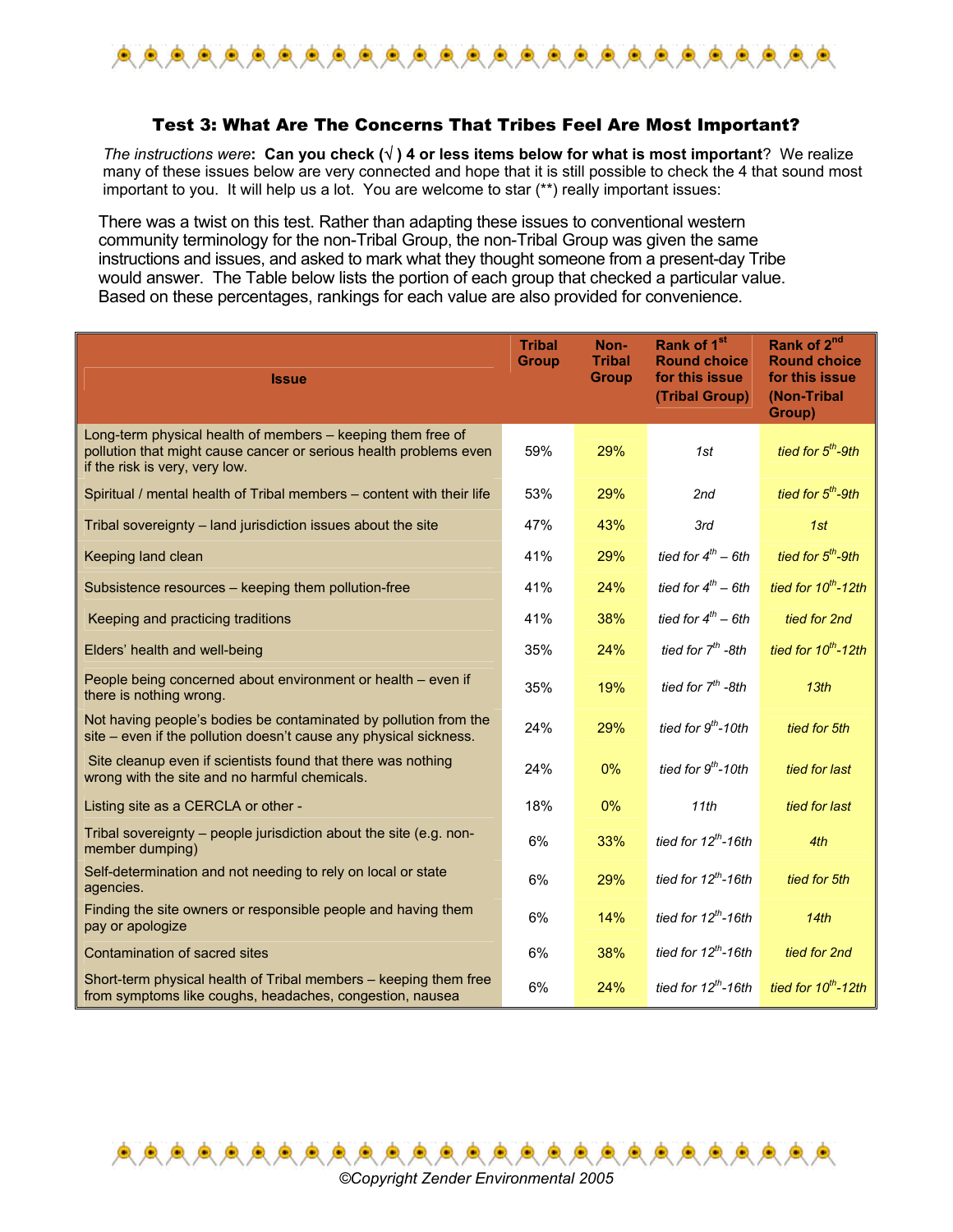

Interestingly, the top two concerns of the Tribal Group highlight the dichotomy of intangible versus tangible risks. Quantifiable cancer risk is ranked almost equally with the intangible factor of spiritual and mental well-being of Tribal members. The results coincide with a holistic perspective on life. Note that the ranking of short-term health of Tribal members as last in concern coincides with the previous test. There, the Tribal Group "chose to tradeoff" short-term health in the interest of elders and traditions<sup>1</sup>. Note, this must be recognized as a basic test, and any inferences drawn must be limited*.* Statistically, the difference in the two *sets* of rankings from each group are not considered significant. A paired sample t test was conducted on percentages, with p value = 0.53109 (i.e. "no difference").

But *individually*, the fact that a concern such as "contamination of sacred sites", was ranked 2<sup>nd</sup> by the non-Tribal Group and last by the Tribal Group introduces another facet to developing a national site policy. In conventional western-oriented America, of which the non-Tribal Group is part, the term "sacred sites" arguably precipitates an almost inherent mental association, perhaps partly a hegemonic association with Native Americans (e.g. the "Chief-with teardrop" anti-litter 1970's public service announcement<sup>2</sup>. Yet, *in the context of hazardous site tradeoffs and priorities,* pollution of sacred sites may not be the top priority, or even one of the top priorities. Traditions and members' long-term health – being free of pollution -- could in fact be more important, *when and if* a tradeoff must be made. Indeed, it is compelling to note that several of the five issues ranked last in the Tribal Group seem to indicate that misconceptions about Tribal priorities exist, at least with regard to waste sites. If this is the case, such a circumstance only underlines the importance of having full Tribal participation in policy decisions about addressing hazardous sites that impact them.

 $\overline{a}$ 

See Castile, G. "*Hegemony and symbolism in Indian policy*", in "State and reservation: new perspectives on federal Indian policy", Castile, G. and R. Bee, (eds), Univ. "o f Arizona Press, AZ, 1992, or Zender, L., *supra* note 18 for application to Tribal waste issues.



<sup>1</sup> As an aside, readers interested in this particular point might consider that, compared to conventional western cultures, in holistic Tribal cultures, short-term health and its symptoms tend to be viewed due less to viruses and environmental ills, and more due to the individual's holistic well-being i.e. factors within their control. Cancer tends to be viewed due to pollution and environmental contamination, and would be viewed as polluting the body. 2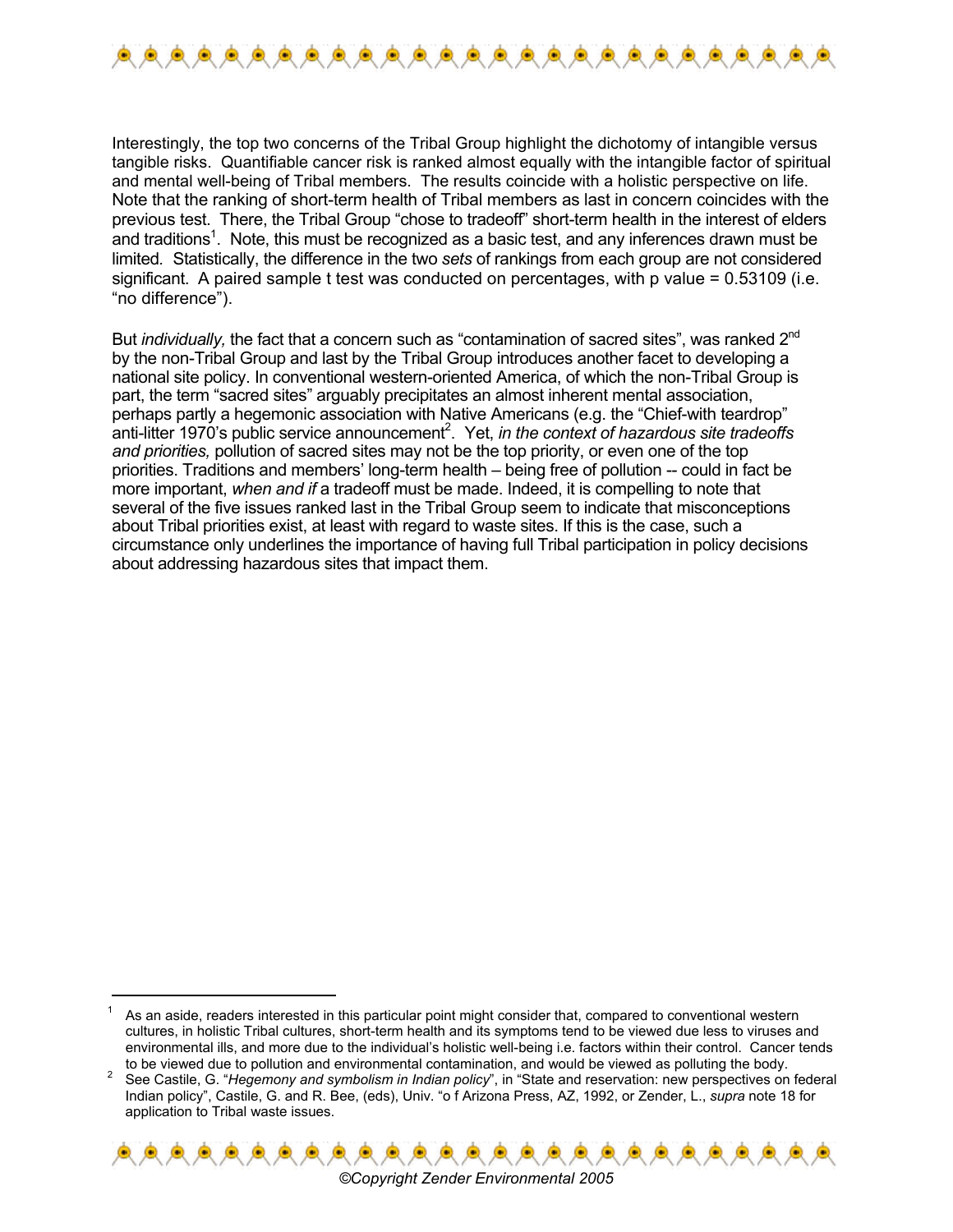



# Tribal Group Questionnaire



*©Copyright Zender Environmental 2005*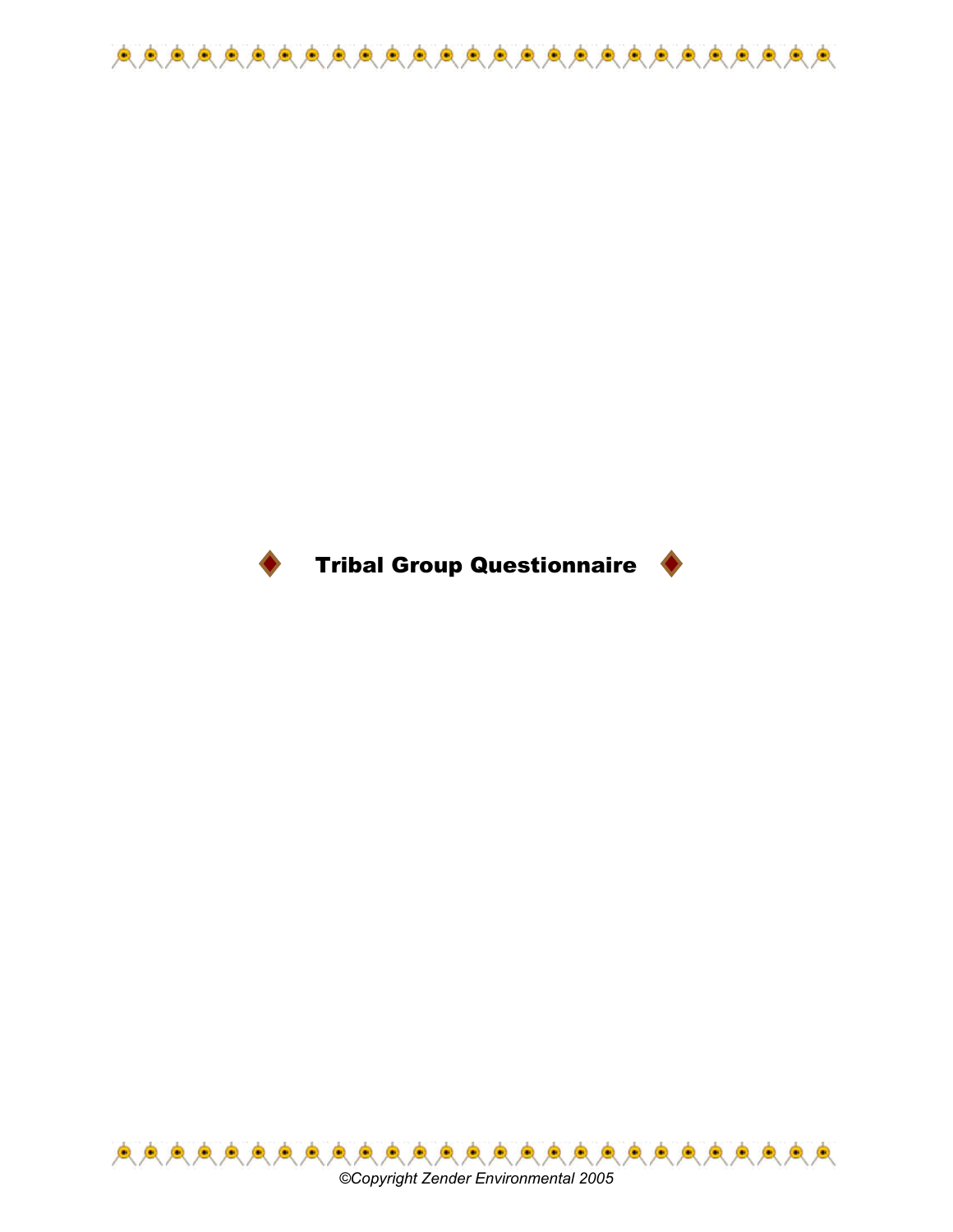

### **QUESTIONS ON YOUR HAZARDOUS WASTE SITE**



- 1. We are trying to look at different ways that people value things. If you had to, could you **circle which statement is the most important** of the two for each box below? This means– if you could do something about only one situation– please circle which one it would be.
	- There are 3 elders left in a tribe. They go berry picking near a hazardous waste site.
	- $\cdot$  A lot of Tribal members go dump their garbage at an open dump. Some of the waste is household hazardous waste, like used oil, batteries, household cleaners, fertilizer. Sometimes the dump is set on fire and you can smell the smoke.
	- There are 3 elders left in a tribe. They are the only ones who know how to make baskets the traditional way and they still need to teach new people more about these ways. They gather grasses near a site they think is polluted even though scientists can not find evidence of pollution there. But the elders are still worried about the contamination from the hazardous waste site and decide not to make baskets anymore. The traditional way of making these baskets is lost.
	- $\cdot \cdot$  People that live closer to a dump site get colds and coughs more often than other people.
	- The same situation with the 3 elders left, not making baskets anymore—and losing the tradition.
	- A sacred site is polluted with chemicals someone dumped. The Tribal members know it is polluted. You can't see any pollution and it is not harming anyone's physical health.
	- $\cdot \cdot$  There is an illegal dump site on the reservation that some non-members created to dump all their trash. There aren't any homes nearby and no one uses the area for subsistence or other activities.
	- $\cdot$  There is a dump site on the reservation that some tribal members use for all their trash. They live right near the dump.
	- An open dump with some household hazardous wastes is starting up. It is near a home where many of the elders gather to pass the day with each other.
	- There is an abandoned feed/farm supply store on the reservation. They left partly-full containers of some of their fertilizers and pesticides. Kids use the area and building to play hide and go seek. None of them have gotten hurt.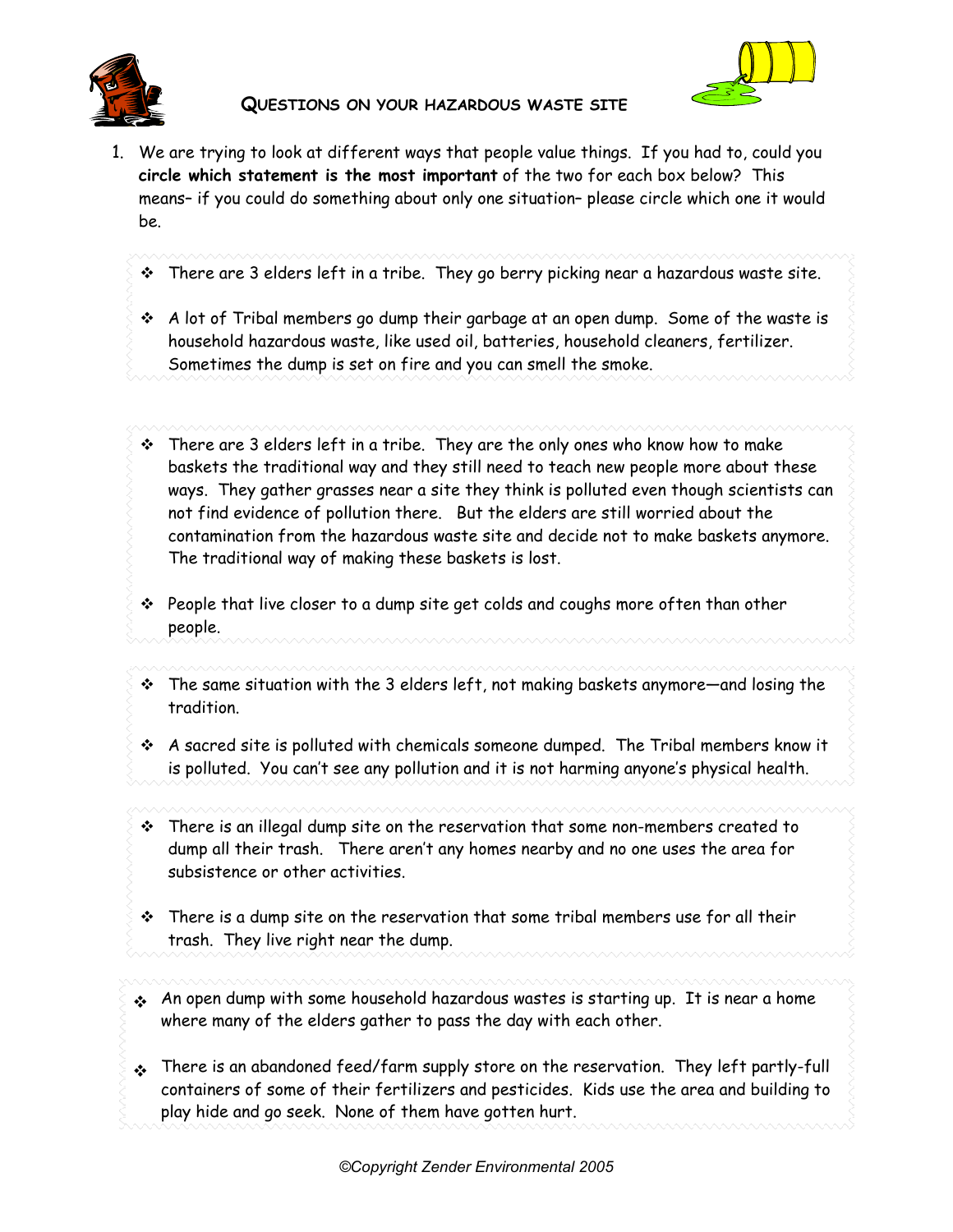- A Tribe thinks their land is polluted and people are afraid to hunt or fish or gather grasses. So they are losing their traditions. The pollution there is very small and not big enough to harm people's physical health-- no matter how much they eat. But no matter how much education, people feel the contamination is too much and it will harm them. The Tribe's old ways are being lost.
- A Tribe's lands and waters are definitely polluted. If people eat too much fish, they are a little more likely to get cancer or get sick than someone who doesn't eat the fish. But people in this Tribe continue to eat the fish and practice their traditional ways anyhow.

## 2. **If people change the way they do traditional practices to avoid pollution, but they still do the same amount of traditional practices (e.g. eat as much subsistence foods) – is that bad or not? Check one.**

\_\_\_ doesn't really matter \_\_\_matters some \_\_\_yes, it matters a lot \_\_\_it is extremely important

3. **Can you check (**√ **) 4 or less items below for what is most important**? We realize many of these issues below are very connected and hope that it is still possible to check the 4 that sound most important to you. It will help us a lot. You are welcome to star (\*\*) really important issues.

| Tribal sovereignty - land jurisdiction issues about the<br>site                                                                                                       | __ Keeping and practicing traditions                                                                                            |
|-----------------------------------------------------------------------------------------------------------------------------------------------------------------------|---------------------------------------------------------------------------------------------------------------------------------|
| Keeping land clean                                                                                                                                                    | Elders' health and well-being                                                                                                   |
| Tribal sovereignty - people jurisdiction about the site<br>(e.g. non-member dumping)                                                                                  | People being concerned about environment or<br>health - even if there is nothing wrong.                                         |
| Not having people's bodies be contaminated by<br>pollution from the site - even if the pollution doesn't<br>cause any physical sickness.                              | Site cleanup even if scientists found that<br>there was nothing wrong with the site and no<br>harmful chemicals.                |
| Spiritual / mental health of tribal members - content<br>with their life                                                                                              | Finding the site owners or responsible people<br>and having them pay or apologize                                               |
| Self-determination and not needing to rely on local or<br>state agencies.                                                                                             | Listing site as a CERCLA or other -                                                                                             |
| Subsistence resources - keeping them pollution-free                                                                                                                   | Contamination of scared sites                                                                                                   |
| Long-term physical health of members - keeping<br>them free of pollution that might cause cancer or<br>serious health problems even if the risk is very, very<br>low. | Short-term physical health of tribal members<br>- keeping them free from symptoms like<br>coughs, headaches, congestion, nausea |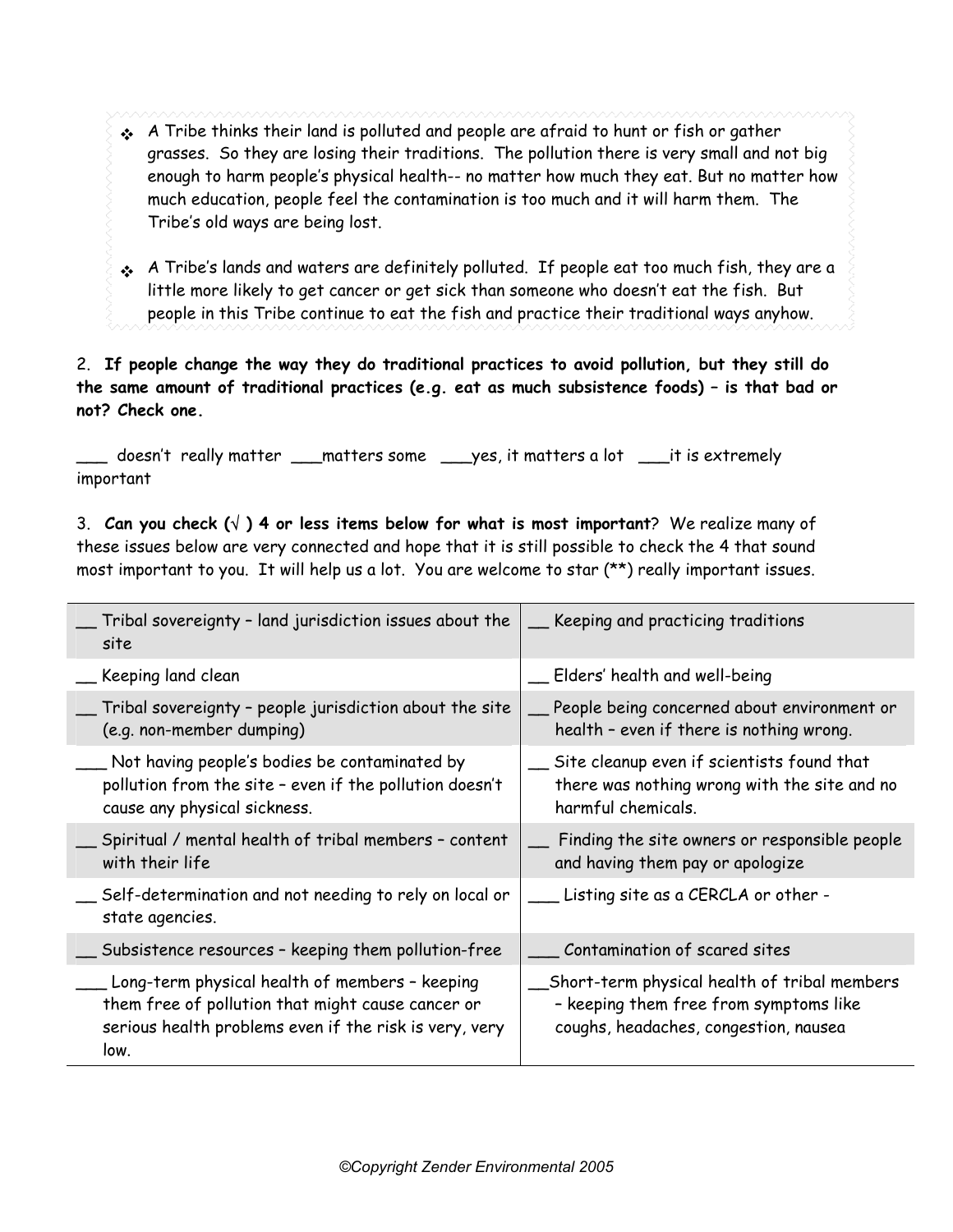





*©Copyright Zender Environmental 2005*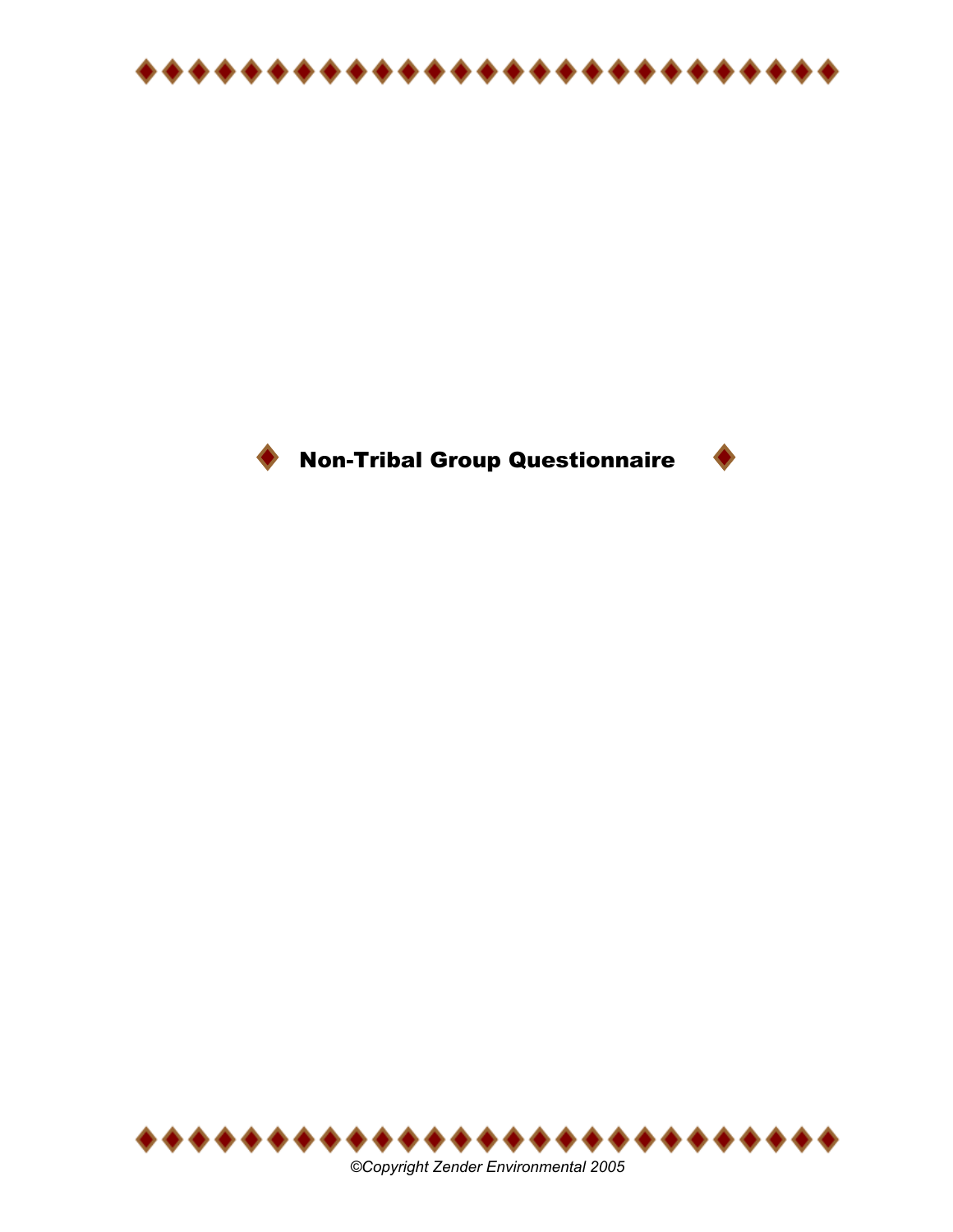



- 1. We are trying to look at different ways that people value things in the context of garbage, dumps, and contamination. If you had to, could you **circle which statement is the most important** of the two for each box below? This means– if you could do something about only one situation– please circle which one it would be.
	- $\div$  A once thriving farming town located near the foothills in the Central Valley has lost much of its population to the City. There are 3 senior citizens left in this close-knit community who have lived there all their lives, and were there when some people still used horses to plow. In the fall, they go collect blackberries near a hazardous waste site.
	- Many of the town's residents dump their garbage at an unauthorized open dump in the hills. Some of the waste is household hazardous waste, like used oil, batteries, household cleaners, fertilizer. Sometimes the dump is set on fire and town residents can smell the smoke.
	- $\cdot \cdot$  The same farming community -- This town was settled in the mid-1800's. There is a traditional secret recipe for a type of apple pie that the town was famous for winning at the State Fair. The 3 senior citizens learned the recipe from their parents, who learned from their parents, about how to make it. It involves an elaborate preparation, and picking the apples just at the right time and a particular place. But they just found out that place is near the site where a pesticide retailer dumped his excess inventory. The site was completely cleaned up by EPA, and no residual contamination was found. But the seniors are still worried about contamination and decide not to make the pies anymore. The traditional way of making these pies is lost.
	- Even adjusted for contributing factors, residents that live closer to the unauthorized dump site in the hills get colds and coughs more often than people who live out further away from the dump.
	- $\cdot$  The same situation with the 3 seniors not making the traditional apple pies—and the town losing the tradition.
	- $\hat{\mathbf{v}}$  Someone dumped their leftover pesticides a couple of years ago in the yard of an old church (still used). Everyone knows about what happened. Assume you can't see any pollution effects and the contamination is not harming anyone's physical health ( no one lives nears there).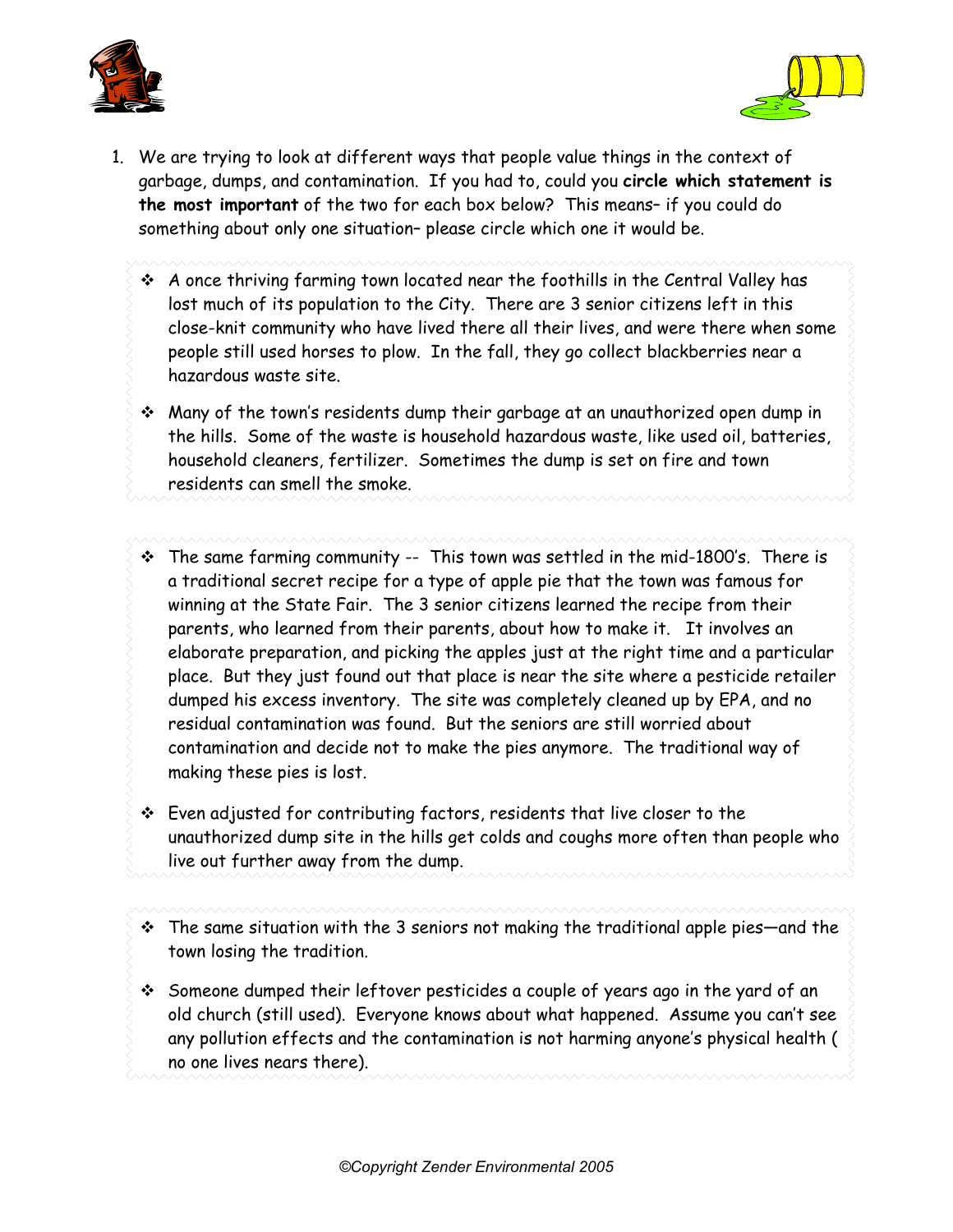- $\cdot \cdot$  There is an illegal dump site within the town's boundaries that some RV tourists created to dump all their trash. There aren't any homes near there and no one uses the area for farming or other activities.
- $\cdot \cdot$  There is a dump site in the hills that some town residents use for all their trash. Their homes are right near the dump.
- Another open dump with some household hazardous wastes is starting up. It is near a home where the town's older citizens gather to pass the day with each other.
- $\cdot$  There is an abandoned feed/farm supply store within the City limits. They left partly-full containers of some of their fertilizers and pesticides. Kids use the area and building to play hide and go seek. None of them have gotten hurt.
- A close-knit rural North Eastern Californian community thinks their land is polluted, and people are afraid to hunt or fish or gather berries. This is a town that has traditionally lived off the land for much of their diet. Hunting and fishing has been an integral part of their societal activities, and it was for their parents and their parent's parents. So they are losing their lifestyle they grew up with. The contamination there is actually very minor, and not significant enough to harm people's physical health-- no matter how much venison, fish, or berries they consume. But no matter how much the University scientists who have researched this issue countless times tell people that there is no problem, people feel the contamination is too much and it will harm them. The town's culture is essentially being lost.
- Another close-knit rural town's land, creeks, and lake are definitely polluted. If people eat too much fish, they are a slightly more likely to get cancer or get sick than someone who doesn't eat the fish. But people in this town continue to consume the fish and hunt and fish and collect berries regardless.